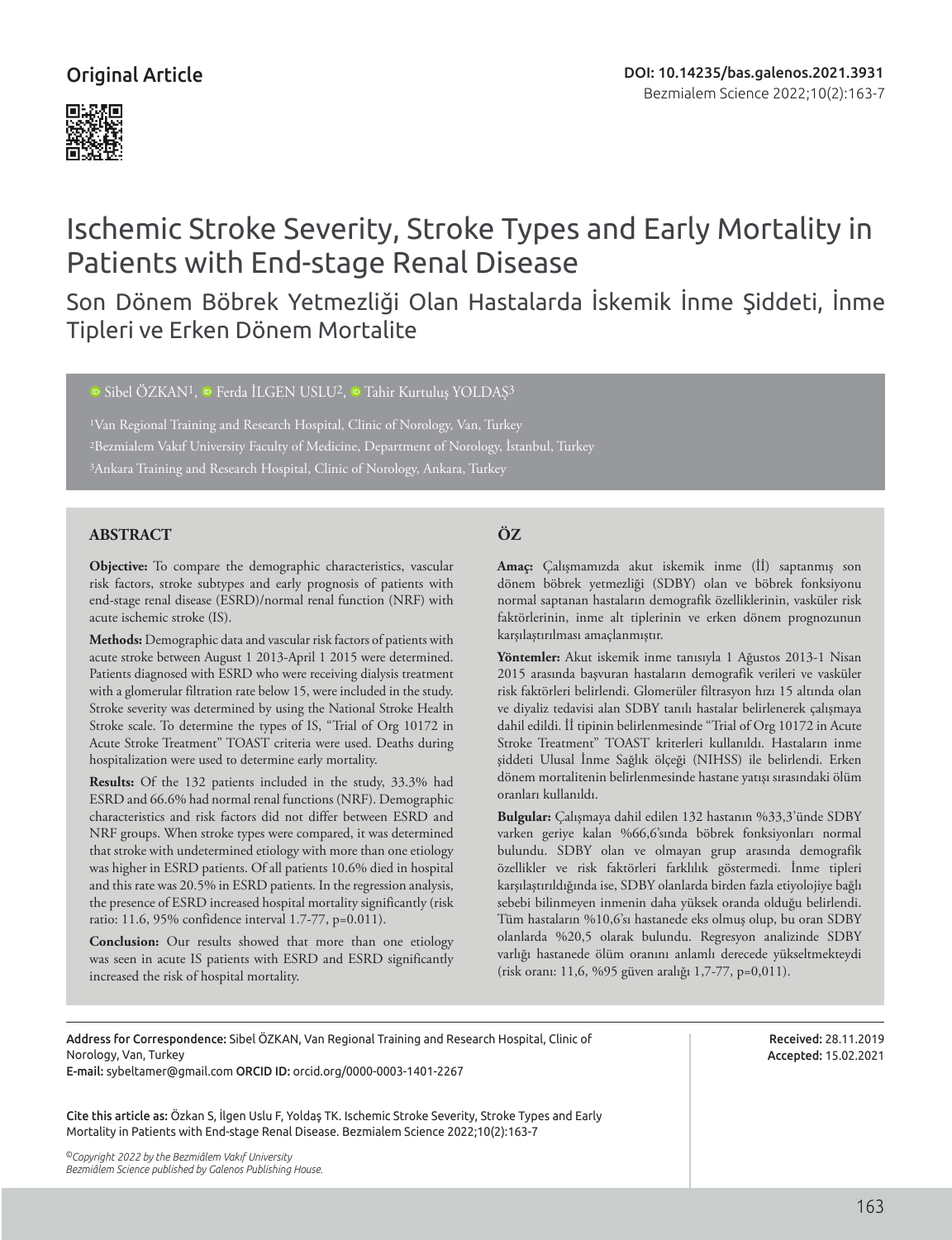**Keywords:** Stroke, end-stage renal disease, risk factors, stroke subtypes, early prognosis

#### **Introduction**

Renal failure is a strong risk factor for cerebrovascular disease [(CVD), stroke], which is one of the most important causes of mortality and disability worldwide. It has been reported that patients with end-stage renal disease (ESRD), especially receiving dialysis treatment, have stroke 5-30 times more than the population without kidney disease. Although the case fatality rate differs among stroke subgroups, it reaches up to 90% (1). It has been stated that the increased risk of stroke in chronic renal failure (CRF) is associated with the interaction of renal failure-specific factors such as vascular comorbidities, malnutrition-inflammation-atherosclerosis complex, fluid overload, toxic molecules that cannot be excreted, and disruption of the coagulation mechanism. The reason why one third of the developing strokes are seen in the first 30 days following the start of dialysis has been attributed to the more frequent observation of risk factors such as diabetes, hypertension (HT), previous CVD and hyperlipidemia (HL) (1,2). For a disease such as CVD with a high incidence, disability and mortality, determining the risk factors and knowing the modifiable or non-modifiable factors that may affect the early and late prognosis gain importance in terms of both early treatment and preventive medicine. In our study, it was aimed to compare the demographic characteristics, risk factors, ischemic stroke (IS) subtypes, stroke severity, stroke subgroups and early death in acute IS patients with and without ESRD, and to investigate the effect of ESRD on stroke severity, subtype and early mortality.

#### **Methods**

In our study, all patients who were hospitalized, examined and treated in the neurology service and/or intensive care unit with the prediagnosis of IS in Van Regional Training and Research Hospital between January 1 2014 and August 1 2015, were retrospectively scanned. Being over the age of 18 was accepted as an inclusion criterion. The diagnosis of stroke was made by using computed brain tomography and diffusion-weighted imaging and apparent diffusion coefficient magnetic resonance imaging findings at the first admission. Patients with no signs of stroke in their cranial imaging and those with metabolic pathologies mimicking stroke (hypoglycemia, hyponatremia, etc.) were excluded from the study. Demographic data and risk factors of the patients were recorded. The following criteria were used to determine risk factors: systolic blood pressure >140 mmHg and/ or diastolic blood pressure >90 mmHg or using antihypertensive medication for HT; fasting blood glucose >140 mg/dL in 2 consecutive measurements or >200 mg/dL in glucose challenge test or using antidiabetic medication for diabetes mellitus (DM); stable or unstable angina pectoris, previous MI, diagnosis of **Sonuç:** SDBY olan akut İİ hastalarında birden fazla etiyolojinin daha fazla görüldüğünü ve SDBY'nin hastanede ölüm riskini anlamlı derecede yükselttiğini göstermiştir.

**Anahtar Sözcükler:** İnme, son dönem böbrek yetmezliği, risk faktörleri, inme alt tipleri, erken dönem prognoz

coronary artery disease (CAD) with coronary angiography and therefore taking medication for CAD; total cholesterol >200 mg/ dL, triglyceride >150 mg/dL low density lipoprotein cholesterol ≥100 mg/dL, high density lipoprotein cholesterol <40 mg/dL; or the use of antihyperlipidemic drugs for HL. Patients receiving dialysis treatment were patients with a calculated glomerular filtration rate (GFR) of less than 15 during their clinical followup or prior to hospitalization and undergoing dialysis.

All investigations for the etiology of stroke were reviewed. Stroke types of patients according to the TOAST criteria (3) were as follows: large artery atherosclerosis (LAA), small vessel occlusion (SVO), cardioembolism (CE), stroke of other determined etiology (SODE), and stroke of undetermined etiology (SUE). LAA was defined as more than 50% stenosis or occlusion in large vessels in MR angiography, CT angiography, or carotid and vertebral arteries doppler ultrasonography ipsilateral to the brain region where symptomatic stroke occurred. The diseases with or without atrial fibrillation (AF) leading to thrombus formation in the heart such as rheumatic heart disease, nonvalvular valve disease, sick sinus syndrome, recent heart attack, cardiac vegetation, akinetic left ventricle, atrial myxoma, dilated cardiomyopathy, prosthetic heart valve, and paradoxical embolism were accepted as sources of CE. Patients with one of the lacunar syndromes characterized by clinical findings, infarcts of less than 1.5 cm in neuroimaging and exclusion of CI and LAA were classified as having SVO. Rare diseases such as vasculopathies and hematological disorders without atherosclerosis, carotid and vertebral artery dissection, arteritis, migraine, diseases such as substance abuse vasculopathy, fibromuscular dysplasia, radiation arteritis, protein C and protein S deficiencies, antithrombin 3 deficiency, and IS due to other coagulation disorders were designated as SODE. The SUE group, on the other hand, was considered as those in whom no etiology could be found despite further evaluations, or those who were found to have two or more causes or those who were examined insufficiently.

The stroke severity of the patients was determined according to the The National Institutes of Health Stroke scale (NIHSS). Length of stay and hospital mortality status of all patients were noted. In order to determine the functional status of patients after stroke, the modified Rankin scale (mRS) score was recorded at the first admission and on the  $15<sup>th</sup>$  day (4,5).

#### **Statistical Analysis**

The study was approved by the local ethics committee. After all data were collected in the SPSS 20 database, patients with ESRD and patients with normal renal functions (NRF) were compared in terms of demographic characteristics, vascular risk factors, IS etiology, stroke severity, and early functional outcome. Most of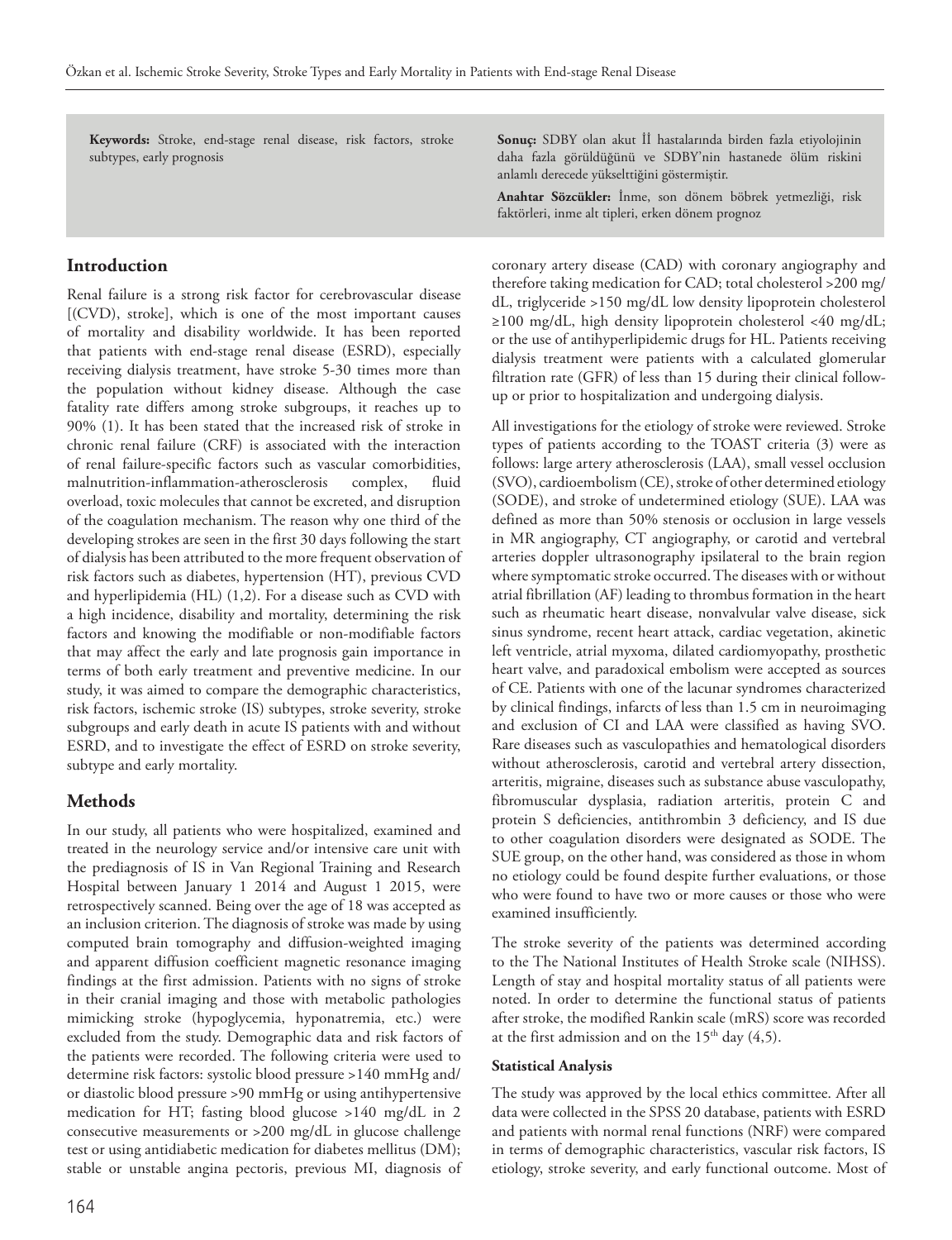the results were evaluated by descriptive statistical methods. Chisquare test was used in the analysis of ordinal variables. In the analysis of numerical variables, the Student's t-test was used for normally distributed data and the results were given as mean ± standard deviation, while the data were given as interquantile range when the Mann-Whitney U test was used for data that did not show normal distribution. Binary logistic regression model was used for multivariate analysis. The results were considered significant at the 95% confidence interval and significance level of p<0.05.

#### **Results**

A total of 132 patients (68 men, 51.5%) were included in the study, including 44 patients undergoing dialysis for ESRD and 88 patients with NRF. The mean age of all patients was 69.5±11.7 (minimum-maximum: 31-88). The mean age of the ESRD group was not different from the NRF group (71 and 73, p=0.395). Gender distribution did not differ between the groups. The distribution of risk factors in groups with and without ESRD is shown in Table 1. The history of stroke was more common in the ESRD group than the NRF group, but the difference did not reach statistical significance.

Comparison of the etiologies of IS is given in Table 2. It was seen that the SUE subtype was the most common in the ESRD group and the CE subtype was the most common in the NRF group (Table 2). Nineteen (43.2%) of the SUE in the ESRD group were due to the coexistence of more than one etiology.

When groups with and without ESRD were compared, the NIHSS scores at admission to hospital [9 (6) and 8 (8.8), p=0.396], and length of stay [8 (7.5) and 8 (4), p=0.234] did not differ.

Of patients with ESRD 20.5% (9 patients) and 5.7% (5 patients) of patients without ESRD died in hospital, and this difference was statistically significant (p=0.015). Initial NIHSS scores of patients who died in the hospital were significantly higher than those who did not die [16 (6) and 8 (8), respectively, p<0.0001]. Of the vascular risk factors, only HT differed significantly between the groups with and without mortality (13.6% and 0%, respectively, p=0.039). Age and gender adjusted regression analysis revealed that the presence of ESRD was significantly associated with hospital mortality (hazard ratio: 11.6, 95% CI 1.7-77, p=0.011).

#### **Discussion**

In this study, patients with ESRD presenting with IS were examined in terms of demographic characteristics, vascular risk factors, stroke severity and type, length of hospital stay and hospital mortality, and the results were compared with IS patients without ESRD.

IS patients with ESRD included in our study did not differ in terms of age, gender and vascular risk factors compared to patients without ESRD. Although there are many publications in the literature reporting a higher incidence of IS in hemodialysis (HD) patients, it is noteworthy that hemorrhagic stroke is mostly seen in this patient group. The reason for this difference is explained by genetic predisposition and uncontrolled high blood pressure, which rapidly decreases the GFR value and creates a situation that is unprotected against changes in blood pressure by reducing the resistance in the brain and renal vascular bed (6-8). Independent risk factors for stroke in the CRF population include African-American race, old age, DM, elevated systolic and diastolic blood pressure, left ventricular hypertrophy, GFR below 60 mL/min/1.73  $m^2$ , male gender, and positive family history (9). In a 22-year single center study comparing CRF and stroke patients with stroke patients with NRF, it was reported that CRF patients were younger (mean age= 65.3; 70.5 years) (7).

In a study examining gender differences in CRF in the literature, it was reported that women had protective factors against CRF during the reproductive age and they had a tendency to develop CRF 10 years later than men. The studies of Wang et al. (10) and Ovbiagele (11) also supported that stroke was more common in men. Differently, in the study of J. Mattana et al. (12) in which they compared CRF and stroke patients with stroke patients with NRF, the male/female ratio was reported to be 50% in both groups. Age can also be evaluated as a strong long-term predictor for death after stroke. In the study of McWalter et al. (13), it was reported that mortality was 8 times more in patients older than 85 years of age who had a stroke compared to the group under 60 years of age. In HD patients, HT is a factor that increases the risk of both IS and hemorrhagic stroke, and it is thought that high

Table 1. Comparison of risk factors between groups with and without ESRD

|                          | <b>ESRD</b><br>$(n=44)$ | <b>NRF</b><br>$(n=88)$ | p     |
|--------------------------|-------------------------|------------------------|-------|
| HT, $n$ (%)              | 38 (86.4)               | 65 (73.9)              | 0.122 |
| DM, n (%)                | 16(36.4)                | 30(34.1)               | 0.847 |
| $CAD n (\%)$             | 14 (31.8)               | 33 (37.5)              | 0.567 |
| $HL \nightharpoonup (*)$ | 22(50)                  | 38 (43.2)              | 0.466 |
| AF n (%)                 | 9(20.5)                 | 30(34.1)               | 0.156 |
| Smoking n (%)            | 6(13.7)                 | 11(12.5)               | 0.470 |
| History of stroke n (%)  | 18 (40.9)               | 22(25)                 | 0.072 |

HT: Hypertension, DM: Diabetes mellitus, CAD: Coronary artery disease, HL: Hyperlipidemia, AF: Atrial fibrillation, ESRD: End-stage renal disease, NRF: Normal renal function

| Table 2. Comparison of stroke types between groups with |
|---------------------------------------------------------|
| and without ESRD in IS patients                         |

| <b>TOAST</b> classification                                              | <b>ESRD</b><br>$(n=44)$ | <b>NRF</b><br>$(n=88)$ | р     |
|--------------------------------------------------------------------------|-------------------------|------------------------|-------|
| 1. Large artery atherosclerosis                                          | 3(6.8)                  | 9(10.2)                |       |
| 2. Cardioembolism                                                        | 7(15.9)                 | 31(35.2)               |       |
| 3. Small vessel occlusion                                                | 5(11.4)                 | 10(11.5)               | 0.067 |
| 5. Stroke of undetermined etiology<br>(including more than one etiology) | $29(65.9)$ 38 (43.2)    |                        |       |
|                                                                          |                         |                        |       |

ESRD: End-stage renal disease, NRF: Normal renal function, IS: Ischemic stroke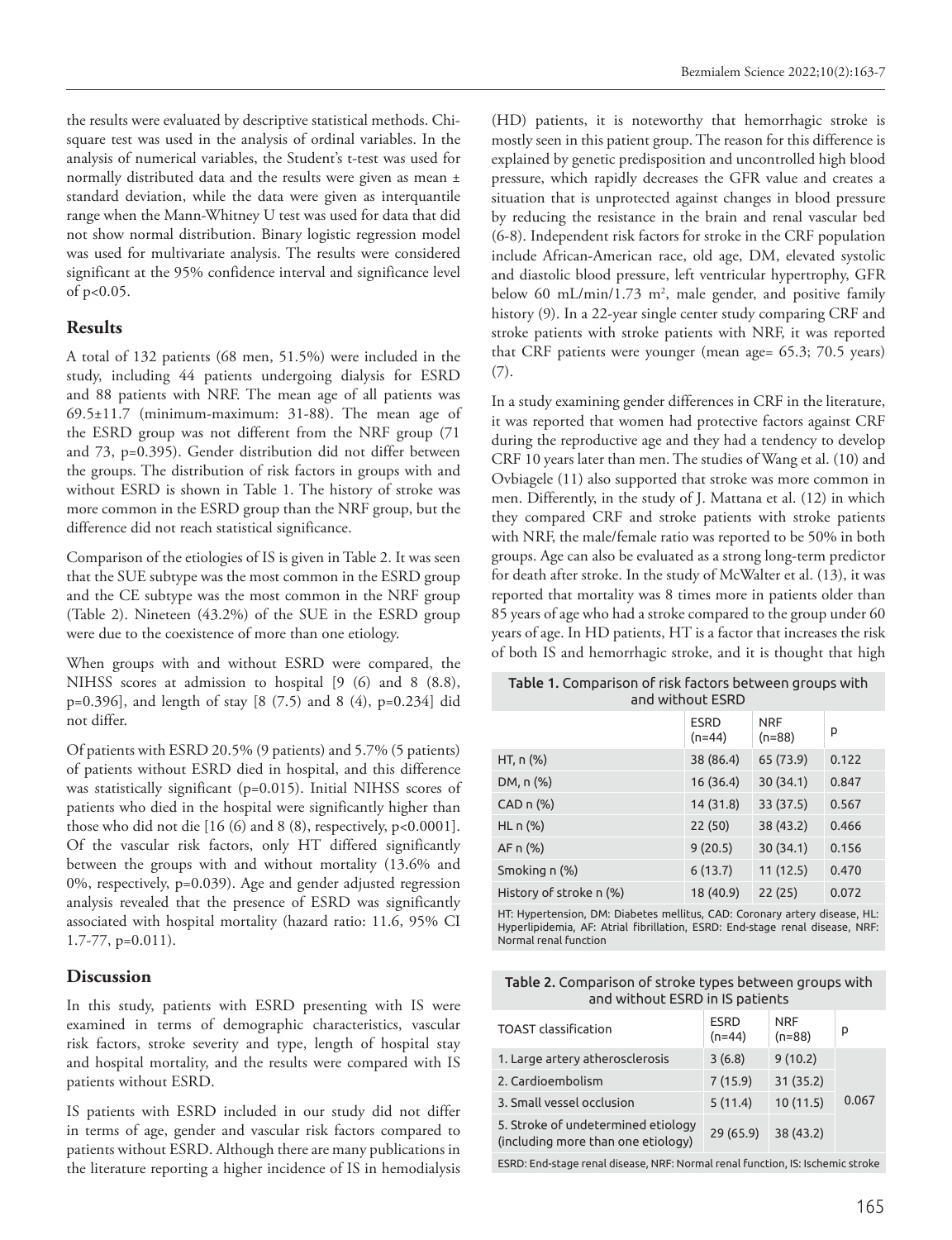BP, which is difficult to control at the time of admission, may be a predisposing factor in the development of stroke (11). Other modifiable atherosclerotic risk factors such as smoking, HL and AF also increase the risk of IS. The facts that our study was a retrospective and single-center study and had a low number of patients maked it difficult to interpret our results.

In the literature, there are publications reporting that the frequency of HT in HD patients diagnosed with stroke reaches 92%. In the publications, it was reported that the most common comorbidity in both HD patients and non-HD patients with stroke was HT, and uncomplicated DM was the second most common (14,15). In our study, the frequency of HT was 88.3% in the ESRD group and 73% in the NRF group, and it was lower when compared to the literature. It has been reported that AF develops more in patients with CRF than in the normal population, and CRF develops more in patients with AF than in the normal population (16). AF was a risk factor on its own for stroke, and it was found that 24% of our patients had a history of AF and there was no difference between groups. It has been reported that HT is an important risk factor leading to the development of CAD in patients with CRF. It has been reported that DM also accelerates the development of CAD in patients with CRF (17). In our data, 1/3 of all patients had a history of CAD and there was no significant difference between the groups. Supporting the literature, HT was the most common comorbid disease in our patients, and HL and DM were also common. The presence of risk factors did not differ between the groups.

In our study, when evaluated according to IS subtypes in patients with ESRD, the most common one was SUE due to more than one risk factor in the patients. In patients with NRF, CE was the most common etiology. It was thought that the frequent observation of the SUE subtype might result from the coexistence of LAA and CE risk factors in patients receiving dialysis treatment, and the absence of a single etiologic cause. In a study in the literature examining CVD developing in ESRD patients receiving intermittent HD treatment, the distribution of IS subtypes was reported as 28% CE, 23% SUE, 20% SVO, 18% SODE, and 11% SUE (18). Tusukamoto et al. (19) examined the relationship between stage 3-4 kidney disease and IS. They found that 46% of patients with IS with CRF, 36% of patients with LAA, 31% of patients with SVO, and 26% of patients with SUE and SODE had stage 3-4 renal failure. Stage 4 CRF in this study included stage 4 and 5 CRF levels in our study. The increase in the frequency of AF in advanced ages is the most important factor that makes CE play an important role in the etiology of IS. Observation of CRF more frequently in patients with AF also increases the incidence of CE. While CE is more closely related to the degree of CRF, LAA increases significantly as the stage of CRF increases. The reason for the increased frequency of LAA is associated with an increase in carotid intima and media thicknesses independent of atherosclerotic risk factors in HD patients, and especially this increase in those with carotid stenosis decreases blood flow velocity in middle cerebral artery and impairs brain perfusion (19). Sandsmark et al. (20) examined 3,939 patients for the presence of stroke in

CRF and reported that lacunar infarcts and white matter lesions were observed more frequently in cranial MR imaging as the GFR value decreased, and this increase was higher in those with albuminuria. Contrary to all these studies, we found significantly more critical stenosis and atherosclerotic changes in the NRF group in our own patients. One of the important factors in this might be that this group was older in our study.

Our results did not show any difference in terms of stroke severity between patients with and without ESRD. In a study in which HD patients with stroke were evaluated in the literature, the mean NIHSS score at admission was reported as 5.33 (21). In the study conducted by Ülker et al. (22) in our country, it was reported that the initial NIHSS score was very valuable in determining the early prognosis, and that the prognosis was much better after the second week in approximately 90% of patients with NIHSS ≤6 compared to those with NIHSS ≥16. In most studies with stroke patients, the presence of CRF has been found to be associated with increased stroke severity, 3-month mortality, and poor short-term prognosis, with more sequelae than strokes with other mechanisms. There are conflicting data regarding the post-stroke mortality rate in HD patients. For example, while this rate was reported as 8-9% in some studies in the literature, Mattana et al. (12) reported this rate as 23% (11). In our study, 10.6% of all patients died during hospitalization, and the mortality rate was found to be low compared to other studies. In patients with ESRD, this rate increased to 20.5% in our study. In the study of Ovbiagele (11), they found that younger patients with hemorrhagic strokes and women died at a higher rate in 25 patients with ESRD and stroke. In our study, patients with and without ESRD were included and only hospital mortality rates were evaluated. It was observed that the presence of ESRD significantly increased the risk of in-hospital mortality in patients with IS.

In the literature, it has been reported that the hospitalization period of patients with CRF is longer than that of patients with NRF (10,11). The reason for this is that there are often accompanying complex medical problems, infections and/or sepsis, and complications are more common in these patients. For example, in the study conducted by Ovbiagele (11), the average hospitalization time was reported as 3.9 days in the CRF group and 2.7 days in the other group. There was no difference between the groups in terms of the total length of hospital stay of the patients in our study. Even when the patients who died were excluded for more objective evaluation, there was no difference in terms of length of stay between the two groups. This can be attributed to the fact that patients with ESRD and undergoing HD are tried to be discharged as soon as possible before complications occur and infection is detected.

#### **Study Limitations**

The limitations of our study were that it was a retrospective and single-center study. Multicenter studies are still needed to determine stroke types in ESRD patients and to understand their effects on early and late prognosis.